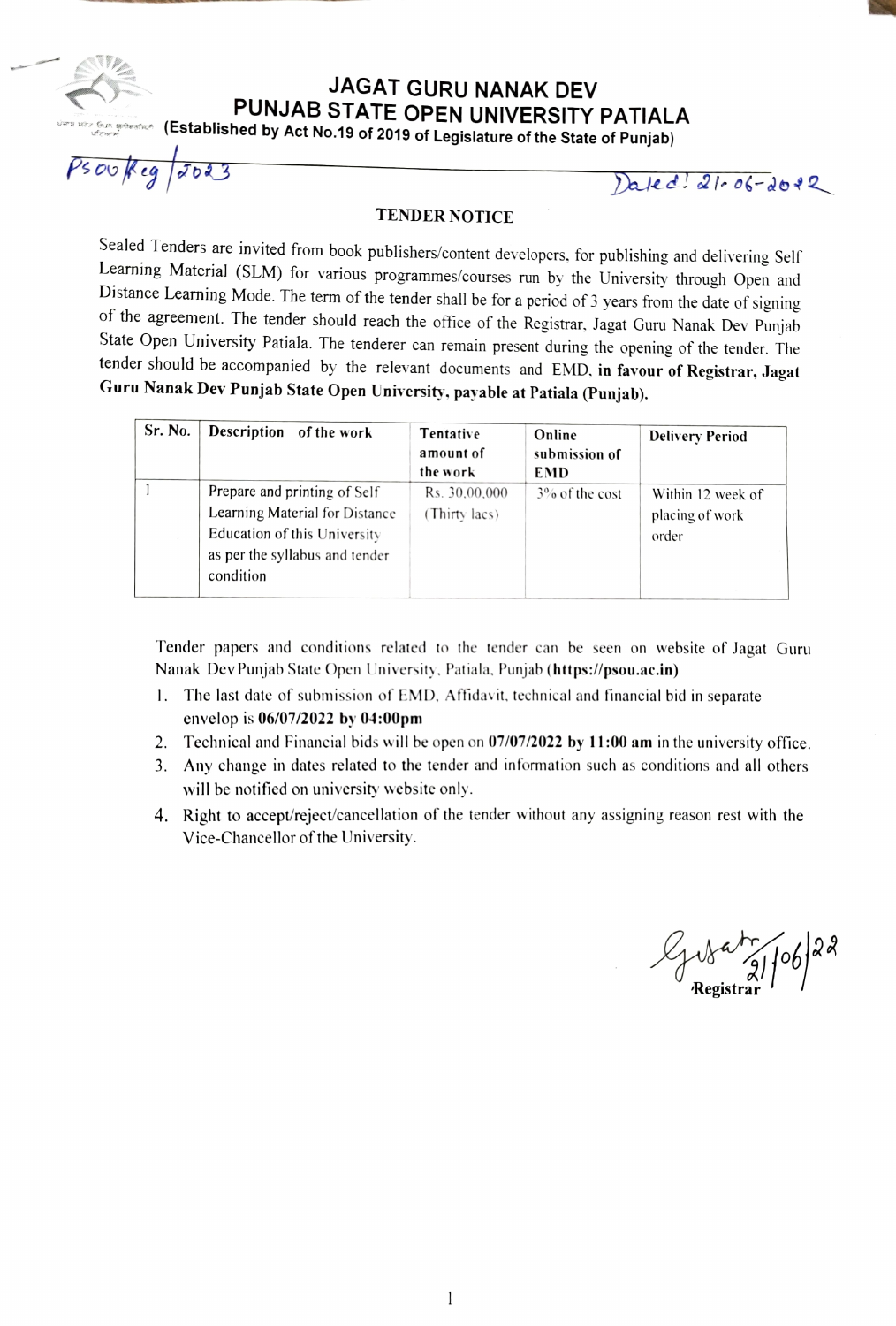

# **JAGAT GURU NANAK DEV PUNJAB STATE OPEN UNIVERSITY PATIALA**

**(Established by Act No.19 of 2019 of Legislature of the State of Punjab)** \_

# **SCOPE OF WORK**

| <b>Program Name*</b>                                                                                                                                        | Approximate<br>no. of<br>courses | <b>Content delivery</b>                                                                                                                                                                                                                                                                                                                                                                                                                                                                     |
|-------------------------------------------------------------------------------------------------------------------------------------------------------------|----------------------------------|---------------------------------------------------------------------------------------------------------------------------------------------------------------------------------------------------------------------------------------------------------------------------------------------------------------------------------------------------------------------------------------------------------------------------------------------------------------------------------------------|
| Certificate/Diploma/Degree/PG<br>programs courses of stream social<br>science, liberal arts, computer<br>science/management/arts/commerce<br>/Sciences etc. | 100                              | Four quadrant approach in education as<br>per UGC Regulation 2020 of ODL and<br>program. The content must<br>OL<br>include Self Learning Material as per<br>UGC Regulations and Guidelines<br>(around 250 pages per paper),<br>Question Bank of multiple choice &<br>short answer (80-100 questions per<br>paper) and Case studies & Projects.<br>Content must be submitted w.r.t<br>NAAC guidelines such as Course<br>objective, Course outcome, Question<br>bank, Assignments and others. |

\* The University will retain its rights of increasing or decreasing the list of programs at its discretion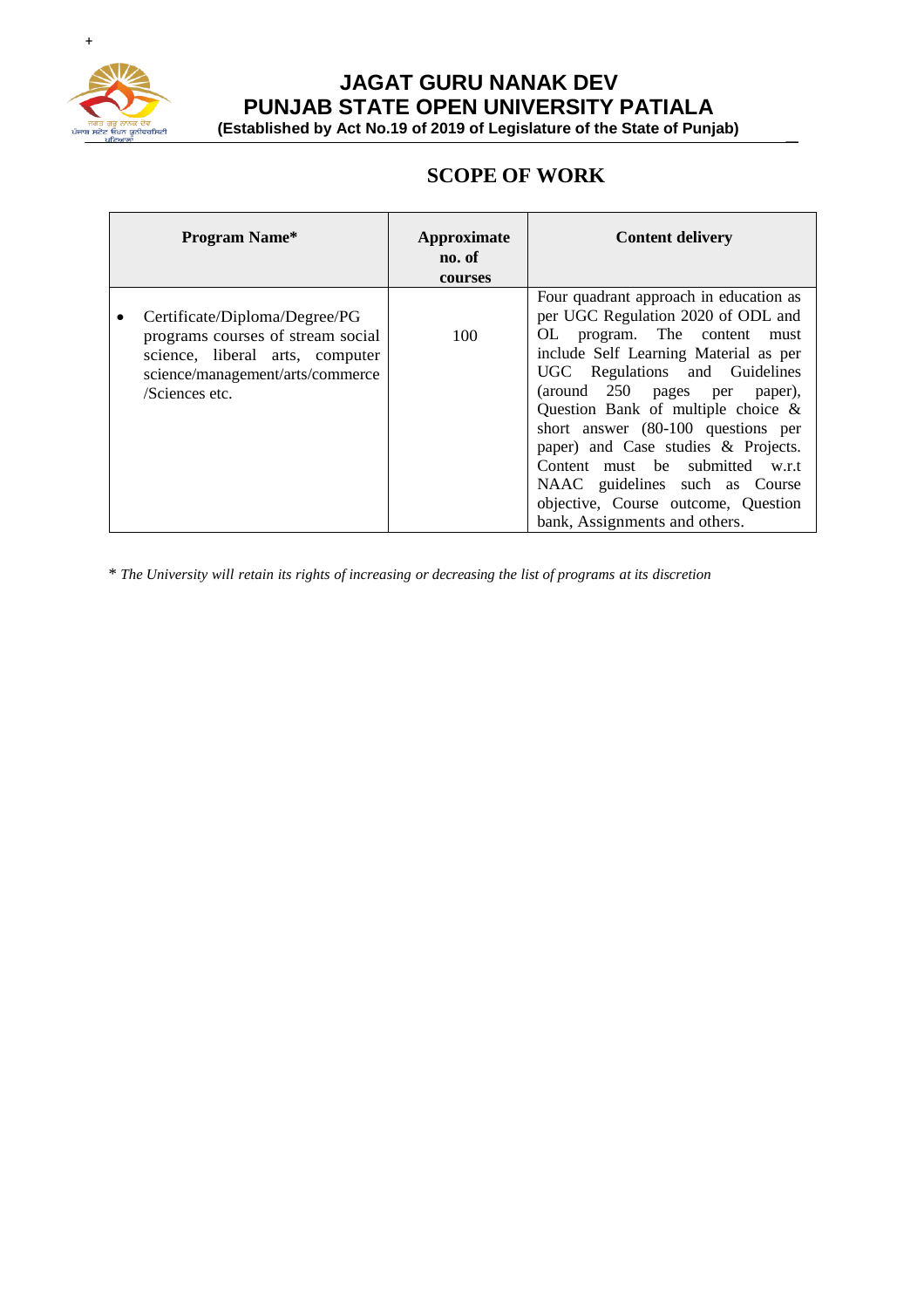

# **JAGAT GURU NANAK DEV PUNJAB STATE OPEN UNIVERSITY PATIALA**

**(Established by Act No.19 of 2019 of Legislature of the State of Punjab)** \_

# **BIDDING DATA SHEET**

| Sr. No. | <b>Particulars</b>                                         | <b>Details</b>                                                                                                                                       |
|---------|------------------------------------------------------------|------------------------------------------------------------------------------------------------------------------------------------------------------|
| 1.      | Name of RFP issuing authority                              | <b>Jagat Guru Nanak Dev</b><br>Punjab State Open University,<br>Patiala (Punjab)                                                                     |
| 2.      | Availability of the document                               | RFP is available and can be downloaded from<br>https://psou.ac.in All subsequent changes to the<br>RFP shall be published on the university website. |
| 3.      | Start date and time of the Bid                             | 22/06/2022<br>(10:00 AM)                                                                                                                             |
| 4.      | Last date of submission of Proposal                        | $(04.00 \text{ PM})$<br>06/07/2022                                                                                                                   |
| 5.      | <b>Earnest Money Deposit (EMD)</b>                         | 3% of the cost                                                                                                                                       |
| 6.      | Date and Time of opening of Technical<br>and Financial Bid | <b>Technical Bid - 07/07/2022 (11:00 AM)</b><br><b>Financial Bid</b> - 07/07/2022 (03:30 PM)                                                         |
| 7.      | <b>Delivery Period</b>                                     | Within 12 weeks                                                                                                                                      |
| 8.      | <b>Email Address and Contact number</b>                    | connect@psou.ac.in<br>0175-5051138                                                                                                                   |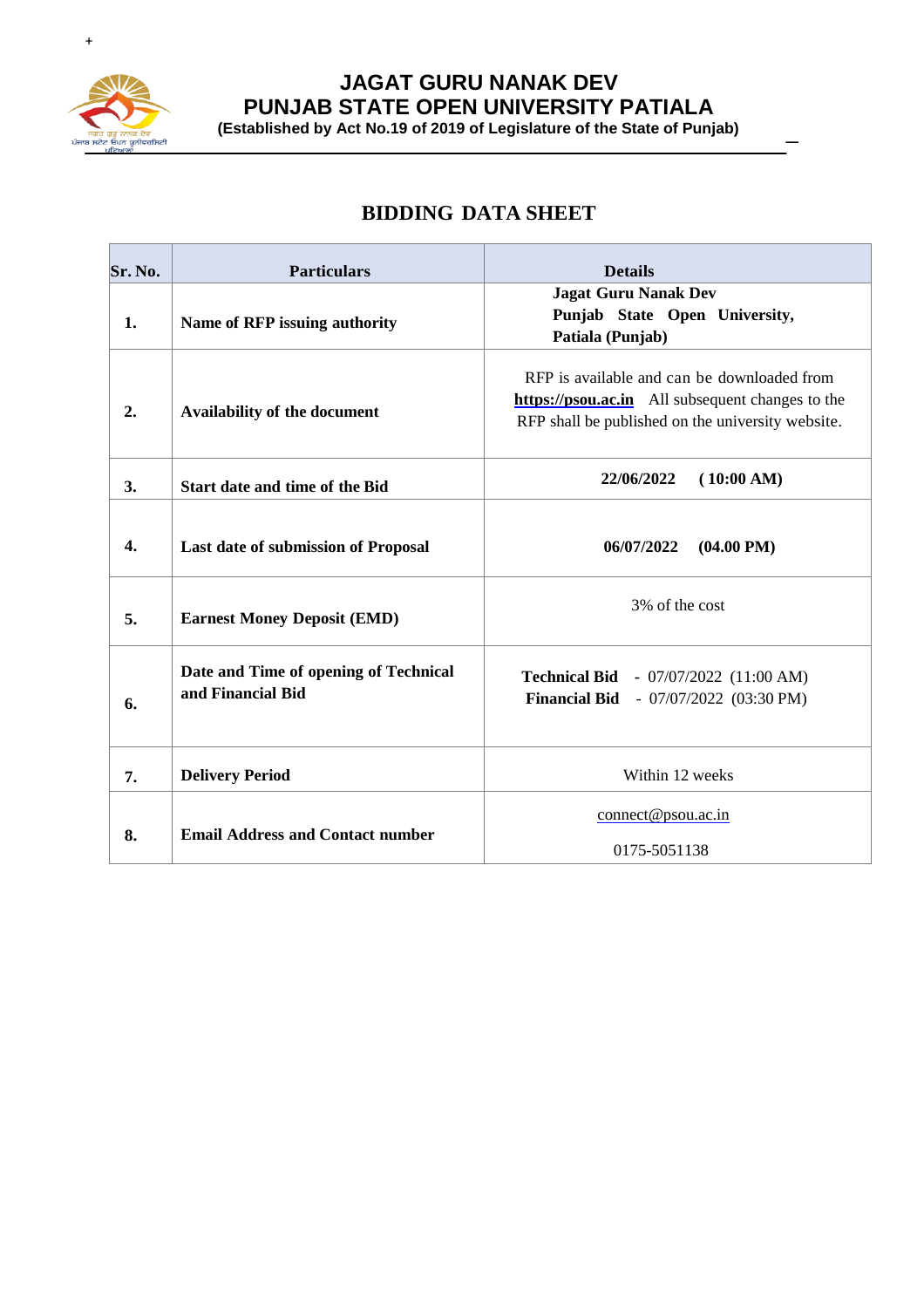

**JAGAT GURU NANAK DEV PUNJAB STATE OPEN UNIVERSITY PATIALA**

**(Established by Act No.19 of 2019 of Legislature of the State of Punjab)** \_

# **INSTRUCTION TO BIDDERS**

Thissection specifies the procedures to be followed by bidders for the preparation and submission of their Bids. It is important that the Bidder carefully reads and examines all the terms and condition of this RFP

#### **GENERAL**

- The bidder shall bear all costs associated with the preparation and submission of its Bid, and the JGND PSOU shall not be responsible or liable for those costs, regardless of the conductor outcome of the bidding process.
- Bidders should submit only one Bid.
- The bids shall remain valid for the period of 6 months after the bid submission deadline date prescribed by the JGND PSOU.
- In exceptional circumstances, prior to the expiration of the bid validity period, the JGND PSOU may request bidders to extend the period of validity of their bids. In case of bidder extending the bid, the Bidder granting the request shall also extend the bid security/EMD for forty-five (45) more days beyond the deadline of the extended validity period.
- Any bid NOT accompanied by an enforceable and compliant bid security (EMD) may be rejected by the JGND PSOU as non-responsive.
- The EMD of the unsuccessful Bidder shall be returned as promptly as possible once the successful Bidder has signed the Contract. No interest will be payable by the JGND PSOU onthe amount of the EMD.
- The EMD will be forfeited by JGND PSOU on account of one or more the following reasons:
	- a) If a bidder withdraws its bid during the period of bid validity
	- b) If the successful bidder fails to sign the contract in accordance with terms and conditions of this RFP.
- Letter of Intent (LOI) will be given to the firm (qualifying the technical bid  $\&$  quoted the lowest rate) within 15 days of opening the financial bid.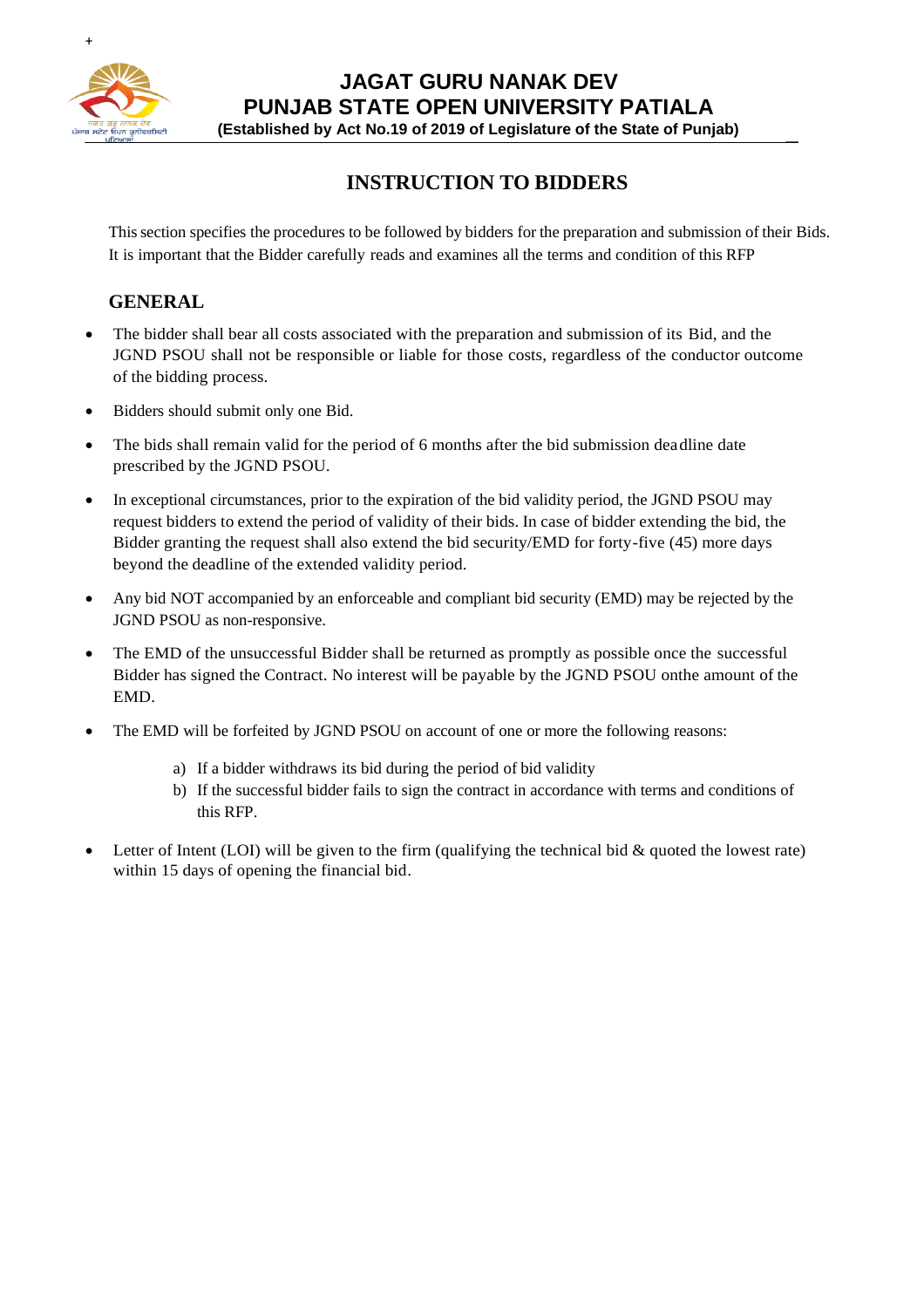

**JAGAT GURU NANAK DEV PUNJAB STATE OPEN UNIVERSITY PATIALA**

**(Established by Act No.19 of 2019 of Legislature of the State of Punjab)** \_

## **SUBMISSION AND OPENING OF BIDS**

The bid documents (in sealed envelope) mentioning **"Tender for publishing and delivering Self Learning Material (SLM)"** shall be submitted by hand/ Speed Post/Registered Post (India Post) and not by any digital mode (i.e. e-mail/fax/etc.)

- The prices should NOT be indicated in the Technical Proposal. The failure to complyshall lead to rejection of bids.
- Conditional bids are liable to be rejected.
- JGND PSOU shall not permit the bidder to submit the bids after the deadline for submission of bids.
- JGND PSOU shall not be responsible for delay or non-receipt of the documents/bids.
- To assist in the examination, evaluation, and comparison of the bids, and qualification of the Bidders, the JGND PSOU may, at its discretion, seek any clarification from bidders.
- If the Bidder does not provide clarifications about its bid by the date and time set by the JGND PSOU/ request for clarification, the bids shall be evaluated basis on the information available with the JGND PSOU.
- JGND PSOU reserves the right to accept or reject any bid, and to annul the bidding process and reject all bids at any time prior to contract award, without thereby incurring any liability to bidders.

#### **SELECTION PROCESS**

- I. The Bids may be opened by JGND PSOU in the presence of Bidders or their representatives, who may be present at the time of opening.
- II. The representatives of the bidders should be advised to carry the identity card or authorization letter from the bidder firms to identify that they are bonafide representatives of the bidder firm, for attending the opening of the bid.
- **III. There will be two bid-opening events:**
	- a. Technical Bid 07/07/2022 , 11.00 AM
	- b. Financial Bid 07/07/2022 , 03.30 PM
- IV. The venue, date and time for opening the Technical bid/Financial bid will be the JGND PSOU Campus, Patiala, Punjab
- V. The Financial Bids of only those bidders will be opened who clear the Technical bid evaluation as attached in Annexure-B.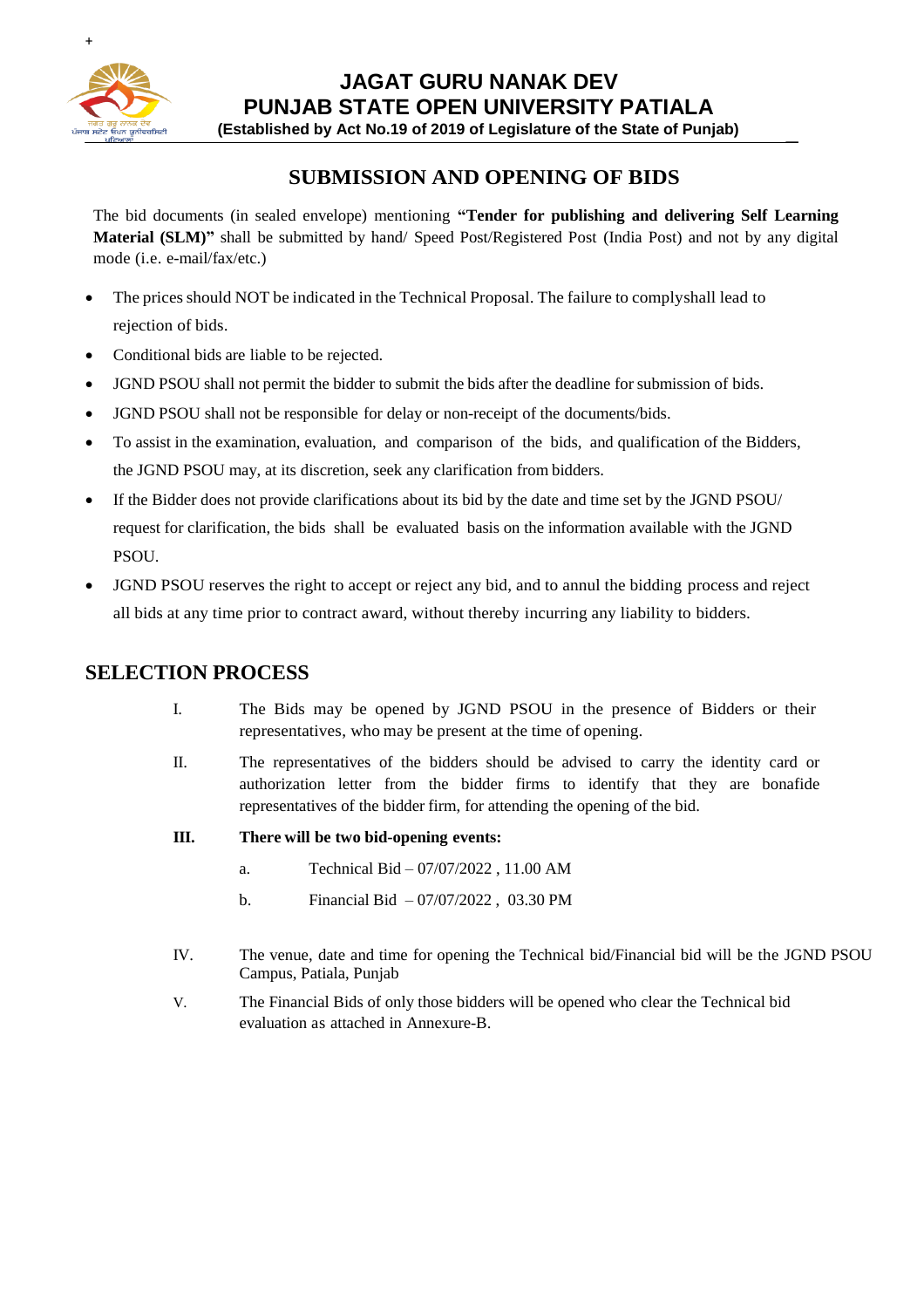

# **PRELIMINARY EXAMINATION OF BIDS**

Evaluation Committee shall examine the bids to determine whether they are complete, documents have been properly signed and bids are generally in order. Any bid found to be nonresponsive for any reason or not meeting any criteria specified in the RFP, shall be rejected by Evaluation Committee and shall not be included for further consideration.

Initial Bid scrutiny shall be held and bids will be treated as non-responsive, if bids are:

- Not submitted in format as specified in the RFP document
- Received without the Letter of Authorization
- Found with suppression of details
- With incomplete information, subjective, conditional offers and partial offers submitted
- Submitted without the documents requested
- Non-compliance to any of the clauses mentioned in the RFP
- With lesser validity period

#### **CLARIFICATION OF BIDS**

During the bid evaluation, JGND PSOU may, at its discretion, ask the Bidder for any clarification(s) of its bid. The request for clarification and the response shall be in writing, and no change in the price or substance of the bid shall be sought, offered, or permitted.

## **PRE-QUALIFICATION/TECHNICAL CRITERIA**

Following criteria prescribed as the Pre-Qualification/Technical criteria for bidder interested in undertaking the project. The bidder shall fulfill the following preconditions and must also submit documentary evidence in support of fulfillment of these conditions while submitting the technical bid. Claims without documentary evidence will not be considered.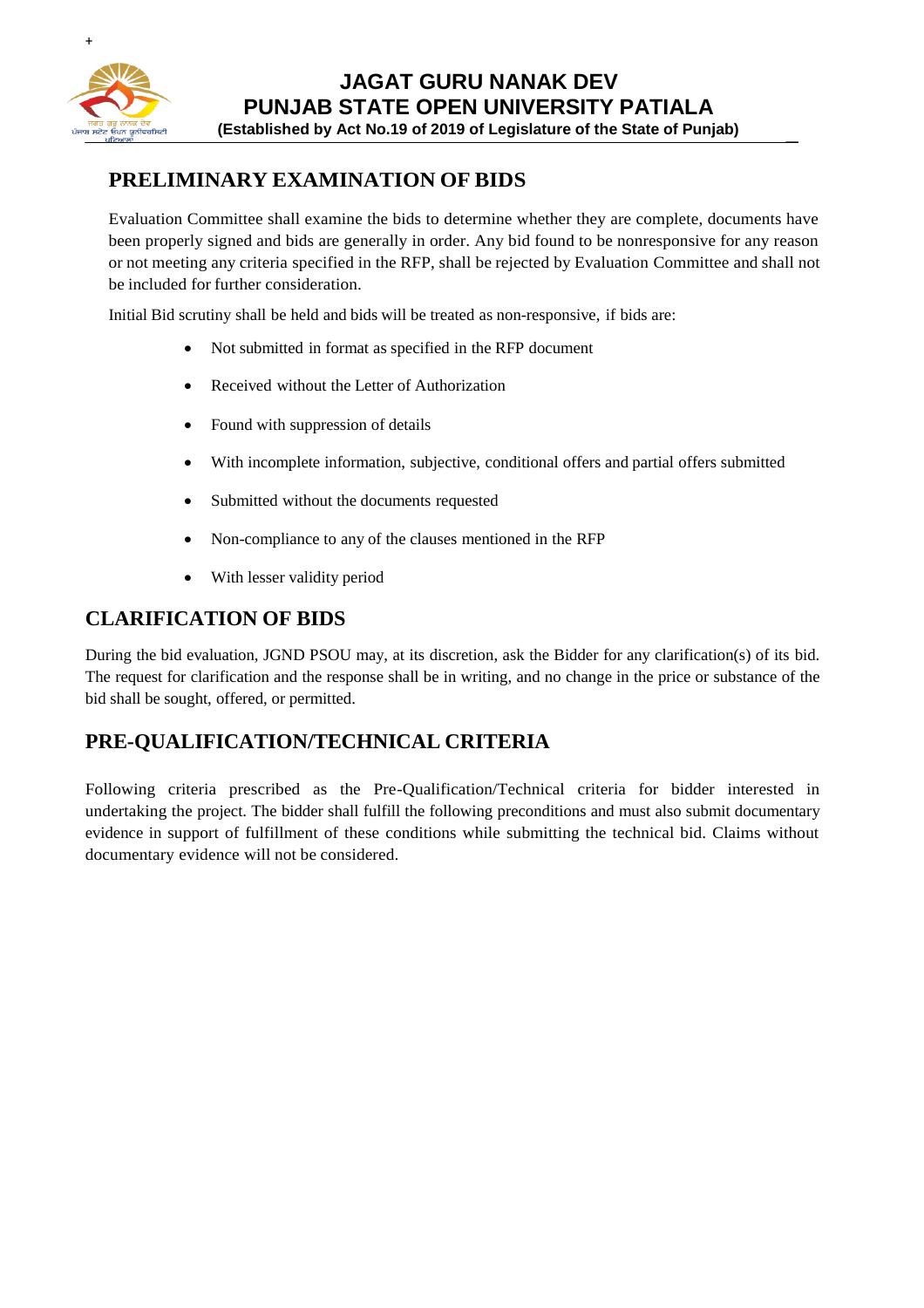

# **JAGAT GURU NANAK DEV PUNJAB STATE OPEN UNIVERSITY PATIALA**

**(Established by Act No.19 of 2019 of Legislature of the State of Punjab)** \_

| Sr.<br>No. | Parameter             | <b>Eligibility Criteria</b>                                                                                                                                                                                                                                 | <b>Supporting documents required</b>                                                                                                                                                                                                                                                                                                                                         |
|------------|-----------------------|-------------------------------------------------------------------------------------------------------------------------------------------------------------------------------------------------------------------------------------------------------------|------------------------------------------------------------------------------------------------------------------------------------------------------------------------------------------------------------------------------------------------------------------------------------------------------------------------------------------------------------------------------|
| 1.         | Legal Entity          | i.<br>A company incorporated in India<br>under the Companies Act, 1956,<br>2013<br>and<br>subsequent<br>amendments thereto/ Firm/LLP<br>ii.<br>Should have GST Number<br>iii. Should have a valid PAN Number                                                | of<br>Certificate<br>of<br>Copy<br>$\mathbf{1}$ .<br>Incorporation<br>of<br>and Copy<br>Memorandum of Associations<br>(MOA), Articles of Association<br>(AOA)<br>ii.<br><b>GST Registration Copy</b><br>iii. PAN Card                                                                                                                                                        |
| 2.         | Financial<br>Strength | Bidder should be profitable<br>i.<br>for the FY2021-22<br>ii.<br>bidder<br>The<br>should<br>have<br>minimum annual turnover of<br>more than 10 crores for past 3<br>financial years.<br>(Group<br>turnover for<br>subsidiary companies will be<br>accepted) | (i) Certificate from the Chartered<br>Accountant for being profitable<br>for the financial year 2021-22<br>(ii) Copy of the audited financial<br>statement of the company for the<br>FY:2020-21<br>(iii) Copy of the monthly GST<br>return for the FY 2021-22 signed<br>by the assesse<br>(iv) Statement of Annual Turnover<br>duly certified by the Chartered<br>Accountant |
| 3.         | Infrastructure        | The<br>bidder<br>should have already<br>established and operational setup as<br>desired for supporting the delivery of<br>Digital Content, Online Examinations<br>for both ODL/OL Programs as per the<br>norms in any Indian Public University.             | Copy of the Purchase order from any<br>Indian Public university for an order<br>value of minimum 50 Lakhs for content<br>development                                                                                                                                                                                                                                         |
| 4.         | Experience            | Experience of having worked with 5<br>Universities<br>of<br>developing<br>ODL<br>Content/Online Programs who got the<br>approval from UGC, related to similar<br>services as desired in RFP for ODL/<br>OL Programmes                                       | Agreement<br>Copy<br>of<br>any<br>university along with the list of<br>implemented courses                                                                                                                                                                                                                                                                                   |
| 5.         | Certification         | ISO certificate(s)                                                                                                                                                                                                                                          | Copy of Certificates                                                                                                                                                                                                                                                                                                                                                         |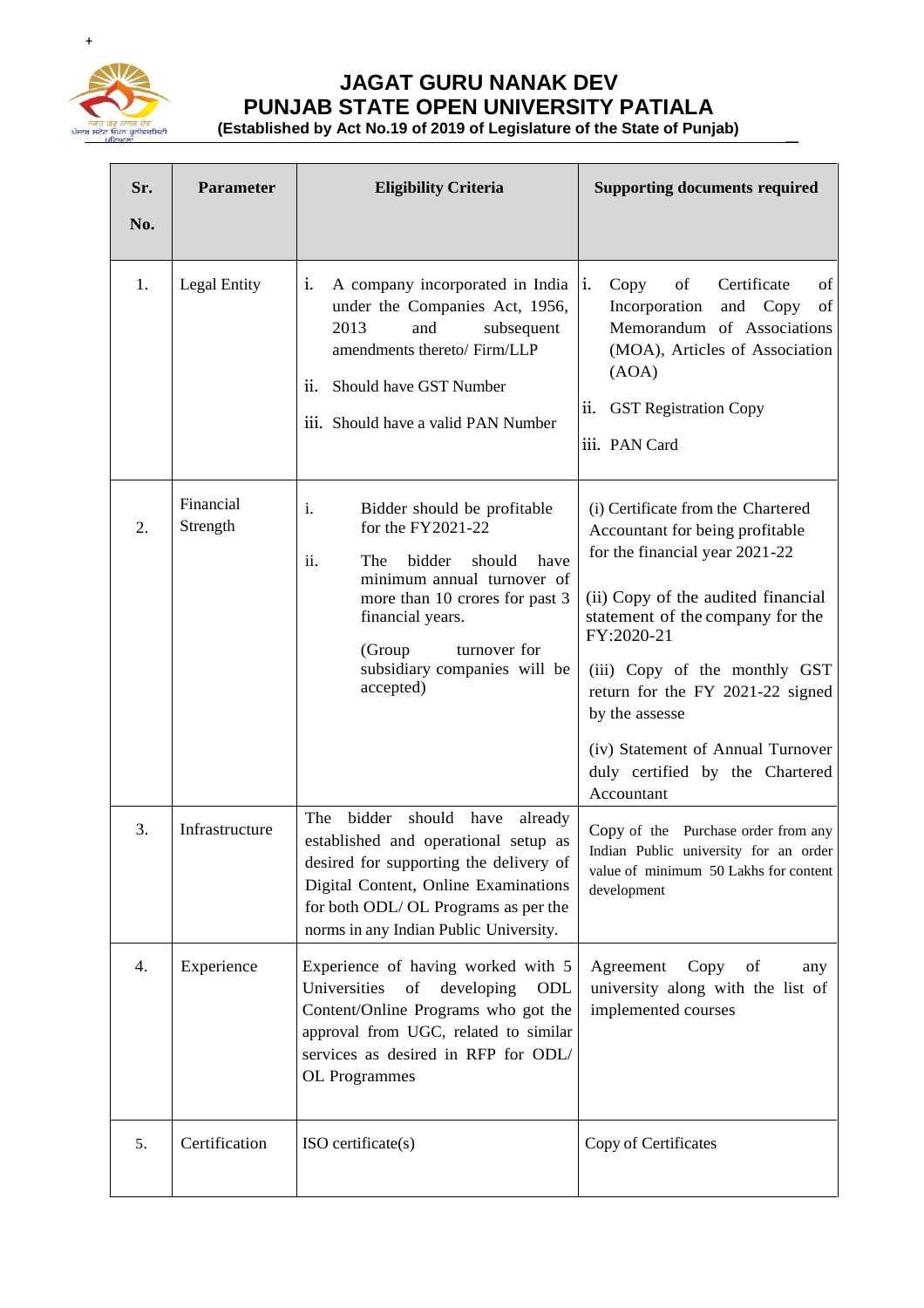

#### **JAGAT GURU NANAK DEV PUNJAB STATE OPEN UNIVERSITY PATIALA (Established by Act No.19 of 2019 of Legislature of the State of Punjab)** \_

| 6. | Non-<br>Blacklisting | The Bidder should not be under a Self-Declaration Letter dulysigned<br>declaration of ineligibility for corrupt $\vert$ by                                                                                 | authorized<br>signatory<br><sub>on</sub> |
|----|----------------------|------------------------------------------------------------------------------------------------------------------------------------------------------------------------------------------------------------|------------------------------------------|
|    |                      | or fraudulent practices or blacklisted   company letter head.<br>with any of the Government (Central<br>or State), Semi-Govt. & PSU in India in<br>last five years (from the date of<br>submission of bid) |                                          |

## **CONTRACT SIGNING**

- i. After opening financial bid, Letter of Intent (LOI) may be issued to the selected firm within fifteen days from the financial bid opening date.
- ii. In case the bidder does not acknowledge the receipt of LOI within 3 days of issuing of LOI, JGND PSOU will have all rights to select another bidder who has scored second highest overall score and issue them LOI.

## **DELIVERY PERIOD OF THE WORK**

**Duration of the project** will be of 3 years and contract agreement is to be signed with the selected bidder. The rates quoted in financial bid will be valid throughout the validity of contract agreement. The bidder has to provide the complete work **within 12 weeks** from the date of work order, which can be extended solely at the discretion of the university. Performance will be measured on the basis of various indicators mentioned in this RFP.

## **CONSORTIUM**

Consortium of unrelated parties is not allowed at any stage. Bidder may form consortium only with its group entities. Necessary supporting documents must be provided to authenticate the same.

## **GENERAL**

**Notice:** All notices, requests or consents shall be sent to a Party hereto at its address, contact number and email address specified in bidding data sheet or at such other address and contact number as is designated by such Party in a written notice to the other Parties hereto. All such notices and communications shall be effective:

- c) if sent by registered post, when delivered with delivery receipt,
- d) if sent by person, when delivered with delivery receipt,
- e) if sent by e-Mail, followed by hardcopy with e-mail acknowledgement

Either Party may change its address, contact number and email address for notification purposes by giving the other reasonable prior written notice of the new information and its effective date.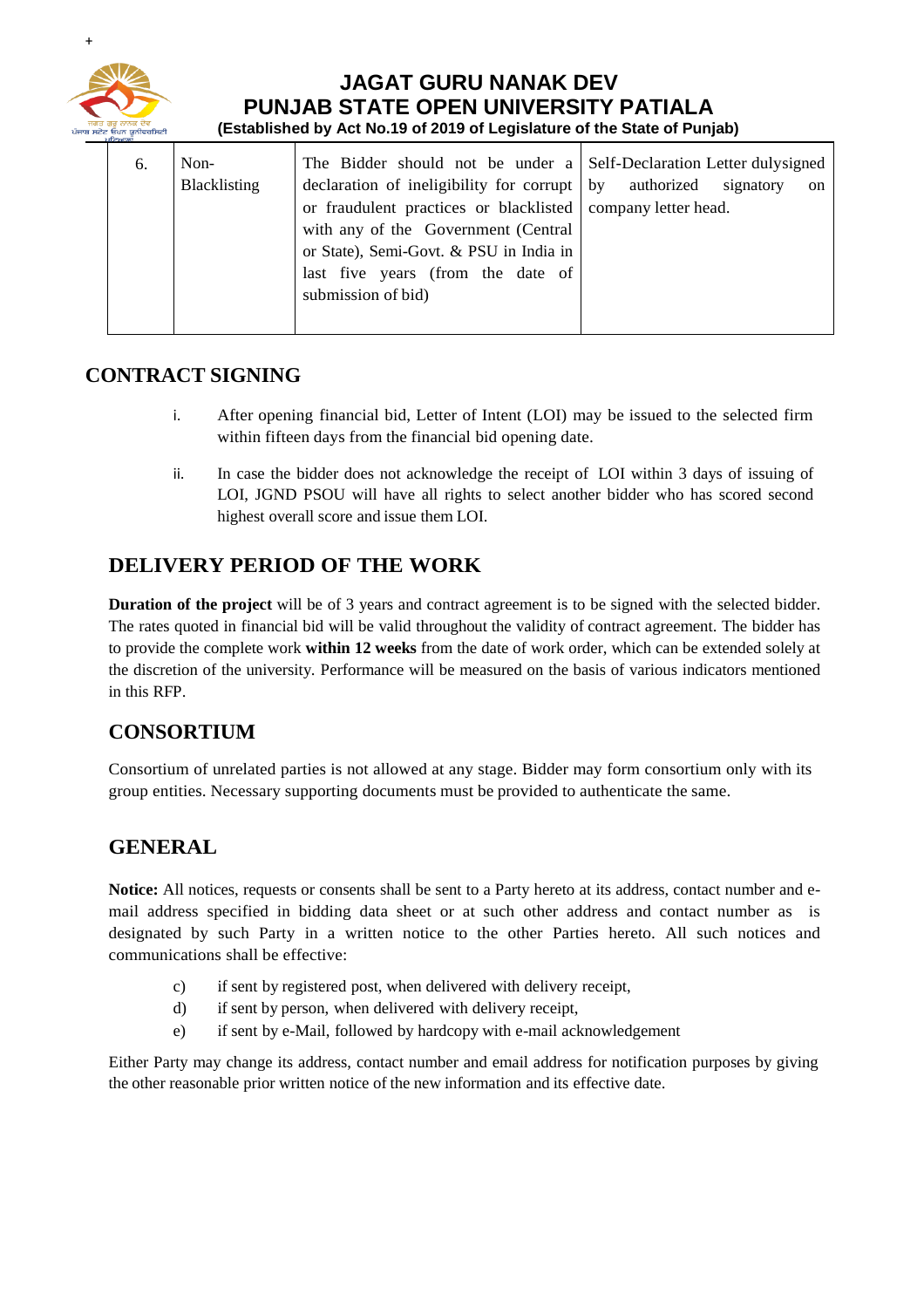

`

#### **JAGAT GURU NANAK DEV PUNJAB STATE OPEN UNIVERSITY PATIALA (Established by Act No.19 of 2019 of Legislature of the State of Punjab)** \_

# **ANNEXURE-A**

| Service  | Commercial Criteria                         | Type of  | Quantity(hard | Rate per paper |
|----------|---------------------------------------------|----------|---------------|----------------|
| Category |                                             | Material | copy for each |                |
|          |                                             |          | paper)        |                |
|          | Four quadrant approach                      | Softcopy |               |                |
|          | in education as per                         | Only     |               |                |
|          | <b>UGC Regulation 2020</b>                  |          | 01-250        |                |
|          | of ODL and OL                               | Softcopy |               |                |
|          | program. The content                        | $^+$     |               |                |
|          | must include Self                           | Hardcopy |               |                |
|          | Learning Material as<br>per UGC Regulations | Softcopy | 251-500       |                |
|          |                                             | $^+$     |               |                |
| Content  | and Guide lines (250)                       | Hardcopy |               |                |
| Creation | pages per paper),                           | Softcopy | 501-1000      |                |
|          | Question Bank mix of                        | $^{+}$   |               |                |
|          | multiple choice and                         | Hardcopy |               |                |
|          | short Answer (80-120                        |          |               |                |
|          | questions per paper)                        | Softcopy | Above 1000    |                |
|          | and Case studies and<br>Projects            |          |               |                |
|          |                                             | Hardcopy |               |                |
|          |                                             |          |               |                |
|          |                                             |          |               |                |

#### **Terms and Conditions for the Submission of Tenders for The Printing and Delivery of Study Material of various Courses offered by JGND PSOU, Patiala.**

1. Requirement of customized Study Material:

Tenders are invited from book publishing firms for publishing and delivery of Study Material in the subjects as given in **Annexure-C (List of courses attached)** (syllabi available on the University website). The material should be prepared in Self Instructional Material (SIM) format as per the guidelines of Distance Education Bureau (DEB) NAAC and as per the syllabi of University and delivered to the JGND PSOU. The publisher/content developer must

adhere to following instructions:

- a) The Study Material shall be prepared and supplied in print and digital formats:
- b) Printed Material (Hard Copy) and Softcopy shall be made available to JGND PSOU.
- c) The entire syllabus should be covered within 8 units 12 units, 16 to 20 lessons and the approximate number of pages for each book should be around 250 pages.
- d) The Font size is 11 Times New Roman for running text matter and line-spacing 1.15.
- e) All copy rights will be with the JGND PSOU.
- f) Font Size for subheadings is 12 Points Bold.
- g) Font Size for sub-subheadings is 11 points Bold.
- h) Font size for Headings is 14 points Bold.
- i) Print Area: Height 9 inches (or) 23Cm including header. Width: 6.5 inches (or) 17Cms.
- j) Lead: Auto Lead
- k) The Material must be prepared strictly as per the syllabi of JGND PSOU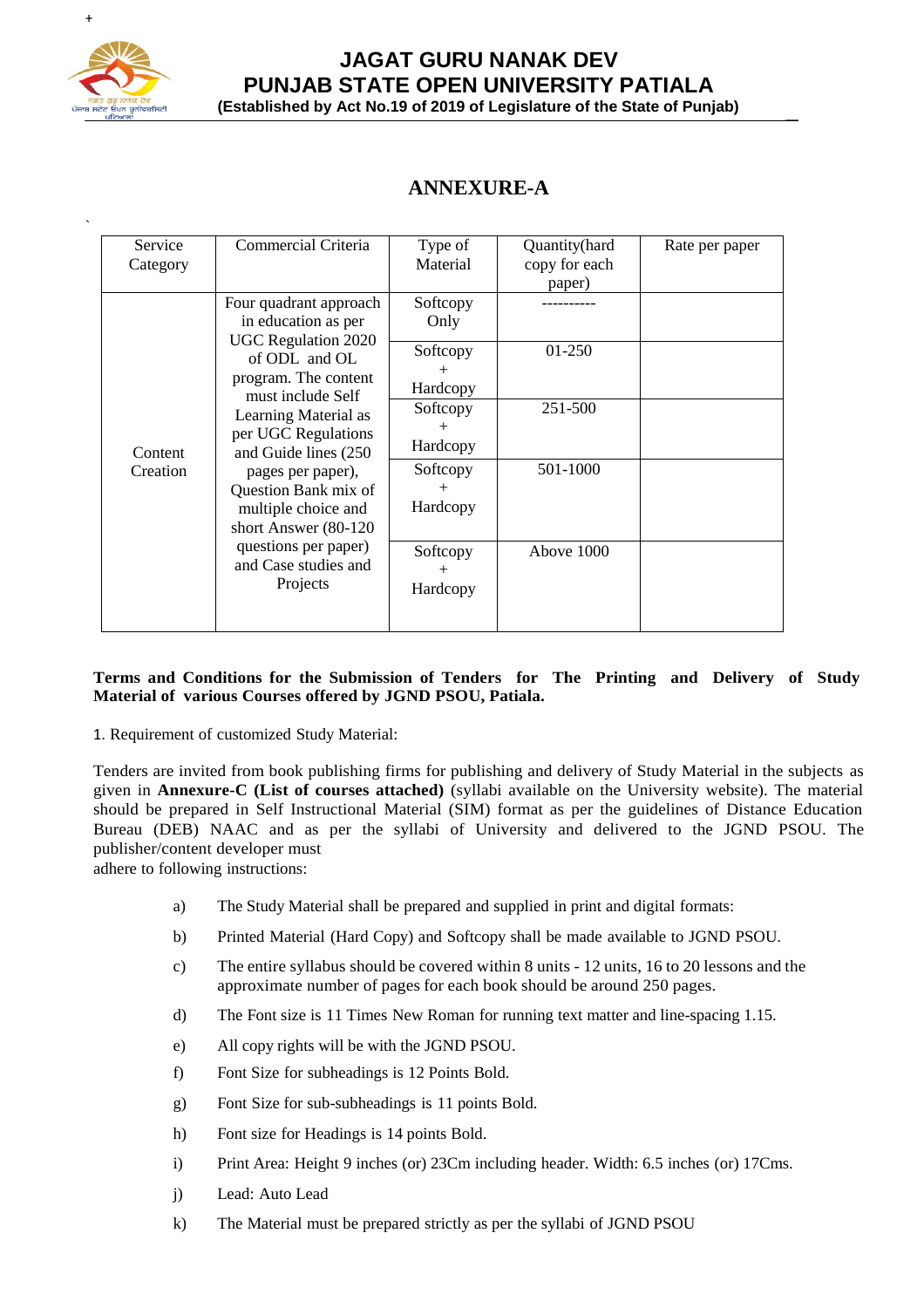

# **JAGAT GURU NANAK DEV PUNJAB STATE OPEN UNIVERSITY PATIALA**

**(Established by Act No.19 of 2019 of Legislature of the State of Punjab)** \_

## **2. Specification of Content Features:**

- a. As per Self Instructional Material (SIM) Format
- b. Student Friendly Approach
- c. Graphical Presentation of Content including Diagrams, Illustrations for easy understanding.
- d. Syllabus Mapping with Contents of Book.
- e. Detailed Table of Contents
- f. Each Unit Contains:
	- 1) Objectives
	- 2) Structure
	- 3) Course Outcomes
	- 4) Introduction
	- 5) Elaboration of points given in structure
	- 6) Check Your Progress Questions
	- 7) Answers to Check your Progress Questions
	- 8) Summary
	- 9) Key Words
	- 10) Self-Assessment Questions and Exercises. Short Answer Questions and Long Answer **Ouestions**
	- 11) Further Readings.

#### **3. Specifications of Content Quality:**

- 1) Updated Material must be prepared by well-known Authors who are experts in their area.
- 2) Thorough Proof Reading
- 3) Thorough Language Editing
- 4) The names of the Authors and their affiliation should be printed on the Study Material.
- 5) Stringent checks against Plagiarism/copyright Violation and the bidder must take complete responsibility for the above.

# **4. Production Quality:**

Size of the book and material: One fourth Demy size book (Double Demy 11" x 8") with the following specifications:

- The paper required for the book: Maplitho, 60 GSM
- Text Printing: Single colour.
- Cover Paper: The cover should be a multi-color print on a 200 GSM Art Card laminated on outer side. The design of cover title and back title shall be as per the specifications of the University.
- Binding procedure: Machine Perfect Binding technique is required instead of section binding.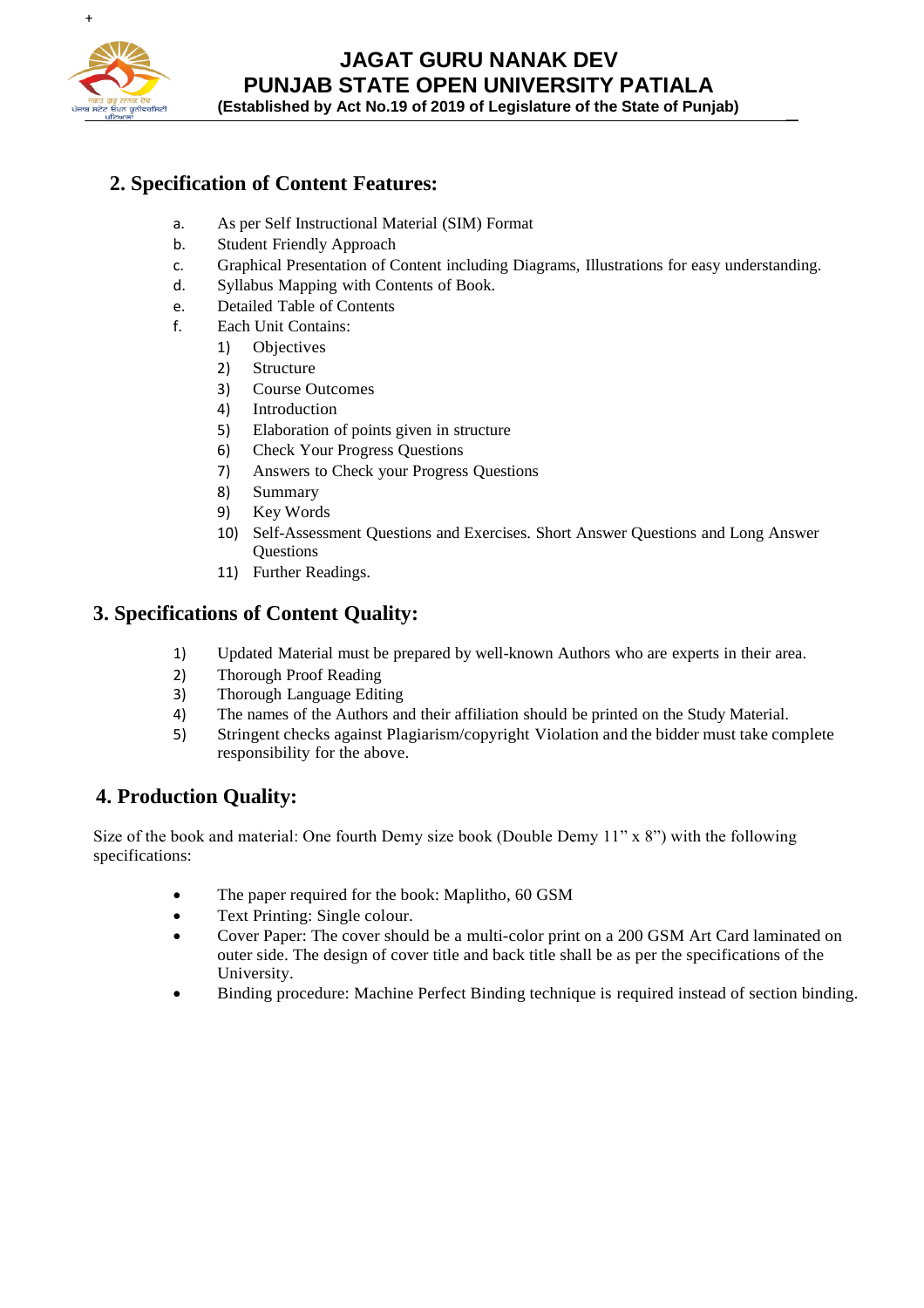

# **JAGAT GURU NANAK DEV PUNJAB STATE OPEN UNIVERSITY PATIALA (Established by Act No.19 of 2019 of Legislature of the State of Punjab)** \_

# **ANNEXURE-B**

| Sr.<br>No. | <b>Parameter</b>      | <b>Eligibility Criteria</b>                                                                                                                                                                                                                                     | <b>Supporting documents requires</b>                                                                                                                                                         | <b>Proof</b><br><b>Attached</b> |
|------------|-----------------------|-----------------------------------------------------------------------------------------------------------------------------------------------------------------------------------------------------------------------------------------------------------------|----------------------------------------------------------------------------------------------------------------------------------------------------------------------------------------------|---------------------------------|
| 1          | Legal Entity          | i.<br>A company<br>incorporated in India<br>under the Companies<br>Act, 1956, 2013<br>and<br>subsequent<br>amendments thereto/<br>Firm/LLP<br>ii.<br>Should have GST<br>Number<br>iii. Should have a valid PAN<br>Number                                        | Copy of Certificate of<br>i.<br>Incorporation and Copy of<br>Memorandum of<br>Associations(MOA),<br>Articles of Association<br>(AOA)<br><b>GST Registration Copy</b><br>ii.<br>iii. PAN Card |                                 |
| 2          | Financial<br>Strength | Bidder should be profitable<br>for the FY 2021-22                                                                                                                                                                                                               | Chartered Accountant for<br>being profitable/copy of the<br>audited financial statement<br>of the company                                                                                    |                                 |
| 3          | Financial<br>Strength | The bidder should have<br>minimum annual turnover<br>to be more than 10 crores<br>for past 3 financial years.<br>(Group<br>for<br>turnover<br>subsidiary companies will<br>be accepted)                                                                         | Balance<br>sheet<br>P&L<br>and<br>Statement duly<br>signed<br>by<br><b>Chattered Accountant</b>                                                                                              |                                 |
| 4          | Infrastructure        | The bidder should have<br>established<br>already<br>and<br>operational<br>setup<br>as<br>desired for supporting the<br>delivery of Digital Content,<br>Online Examinations for<br>both ODL/ OL Programs as<br>per the norms in any Indian<br>Public University. | Copy of the Purchase order from<br>any Indian Public university for an<br>order value of minimum<br>50<br>Lakhs for content development                                                      |                                 |
| 5          | Experience            | Experience of having worked<br>with 5 Universities of<br>developing ODL<br><b>Content/Online Programs</b><br>who got the approval from<br>UGC, related to similar                                                                                               | Agreement Copy of any<br>university along with the list of<br>implemented courses                                                                                                            |                                 |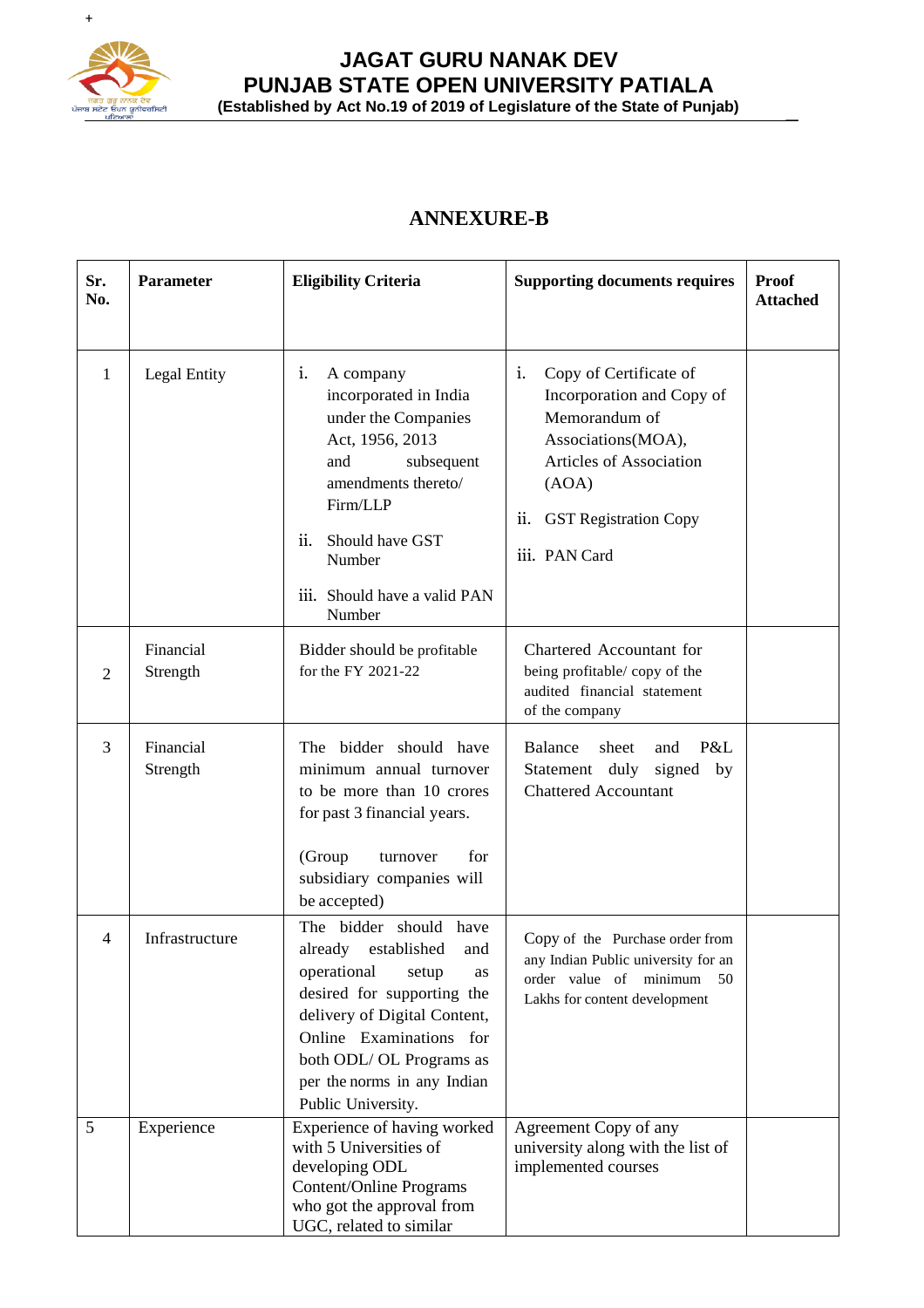

# **JAGAT GURU NANAK DEV PUNJAB STATE OPEN UNIVERSITY PATIALA (Established by Act No.19 of 2019 of Legislature of the State of Punjab)** \_

|   |                  | services as desired in RFP for<br><b>ODL/OL</b> Programmes                                                                                                                                                                                                                   |                                                                                                 |  |
|---|------------------|------------------------------------------------------------------------------------------------------------------------------------------------------------------------------------------------------------------------------------------------------------------------------|-------------------------------------------------------------------------------------------------|--|
| 6 | Certification    | $ISO$ certificate $(s)$                                                                                                                                                                                                                                                      | Copy of Certificates                                                                            |  |
| 7 | Non-Blacklisting | The Bidder should not be<br>under a declaration of<br>ineligibility for corrupt or<br>fraudulent practices or<br>blacklisted with any of the<br>Government (Central or<br>State), Semi-Govt. & PSU<br>in India in last five years<br>(from the date of<br>submission of bid) | Self-Declaration Letter duly<br>signed by<br>authorized<br>signatory on company letter<br>head. |  |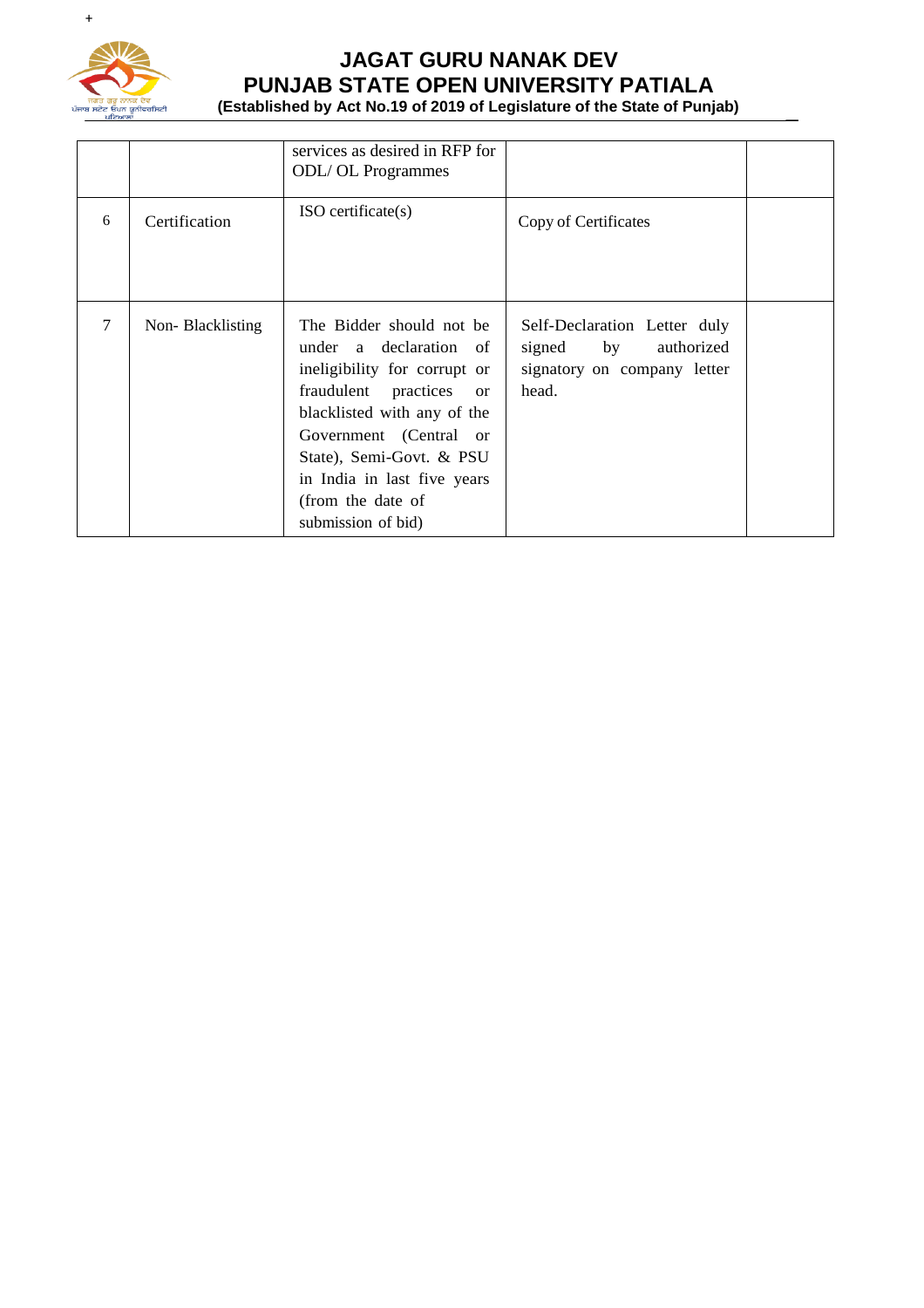

# **JAGAT GURU NANAK DEV PUNJAB STATE OPEN UNIVERSITY PATIALA (Established by Act No.19 of 2019 of Legislature of the State of Punjab)** \_

#### **Annexure –C**

| Sr. No. | <b>List of Degree Programmes</b> |
|---------|----------------------------------|
|         | M.A. (English)                   |
|         | M.Com                            |
|         | B.A. (Liberal Arts)              |
|         | B.Sc.(Data Science)              |
|         | <b>B.Com</b> (Digital)           |

| Sr. No.                     | <b>List of Certificate Course/Diploma</b>          |
|-----------------------------|----------------------------------------------------|
|                             | <b>Effective Business and Social Communication</b> |
| $\mathcal{D}_{\mathcal{L}}$ | Open Office (Apache)                               |
| 3                           | <b>Web Application Development</b>                 |
| 4                           | <b>Mobile Application Development</b>              |
| 5                           | Artificial Intelligence and its Application        |
| 6                           | <b>Cyber Security</b>                              |
| 7                           | Values and Learning of Sikhism                     |
| 8                           | Creativity and Innovation in School Education      |
| 9                           | <b>Rural Management</b>                            |
| 10                          | Multimedia and Animation                           |
| 11                          | Sri Guru Granth Sahib                              |
| 12                          | The Science of Happiness at Work                   |
| 13                          | Digital Marketing                                  |

| Sr. No         | List of the Certificate and Diploma Courses                 |
|----------------|-------------------------------------------------------------|
|                | Certificate Course in Accounting and Taxation               |
| $\overline{2}$ | Certificate Course in GST Filing and Practice               |
| 3              | Certificate/Diploma in IT enabled Services                  |
| 4              | Certificate/Diploma in Horticulture and Food Preservation   |
| 5              | Certificate/Diploma in Organic Farming                      |
| 6              | Certificate/Diploma in Software Development and Programming |
| 7              | Certificate Course in Embroidery                            |
| 8              | Certificate Programme in Retail and Sales Management Skills |
| 9              | Certificate Course in Stock Market and Trading Operations   |